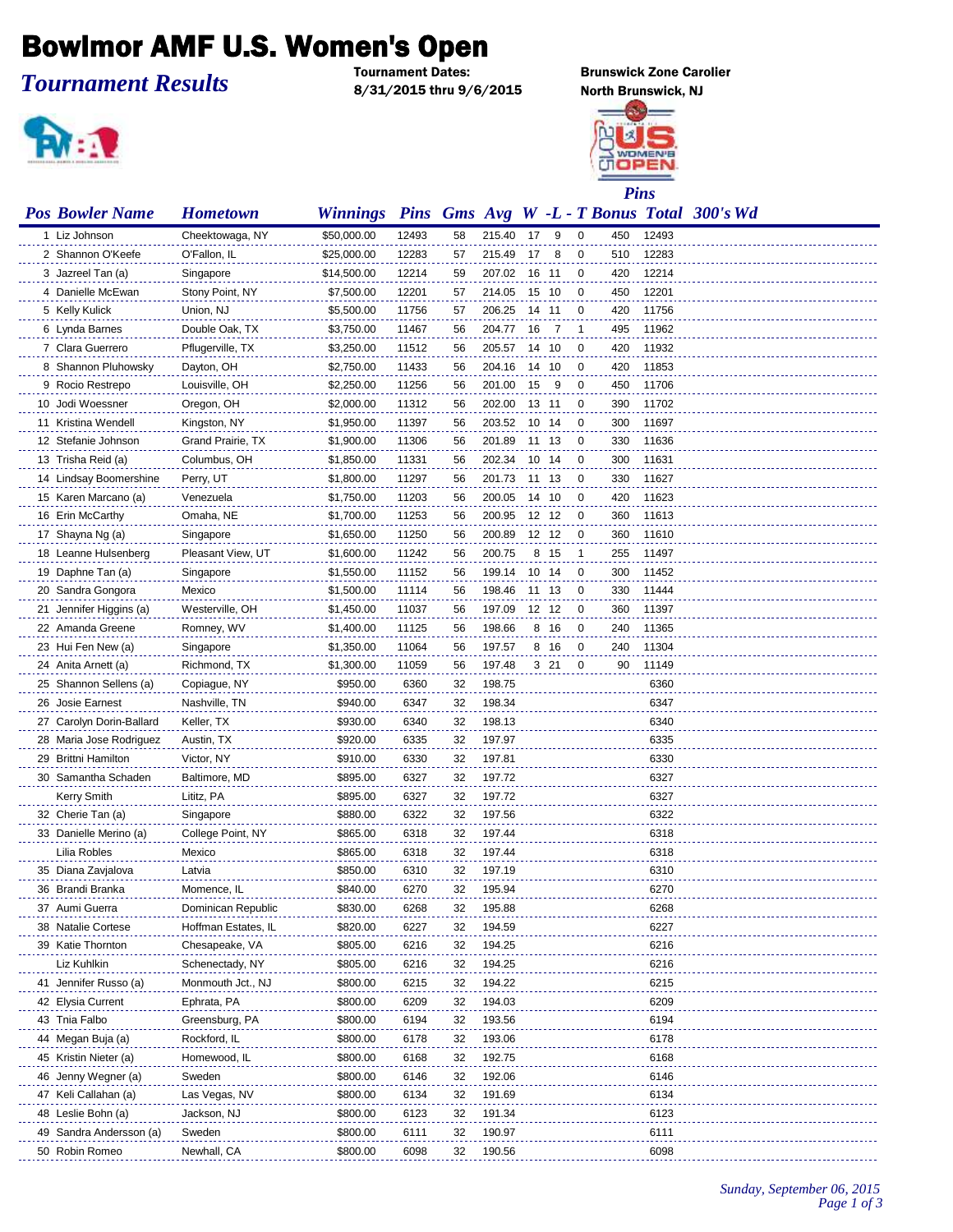*Pins*

| <b>Pos Bowler Name</b>              | <b>Hometown</b>          |                  |              |          |                  | Winnings Pins Gms Avg W -L - T Bonus Total 300's Wd |              |  |
|-------------------------------------|--------------------------|------------------|--------------|----------|------------------|-----------------------------------------------------|--------------|--|
| 51 Kamilah Dammers                  | Aruba                    | \$800.00         | 6050         | 32       | 189.06           |                                                     | 6050         |  |
| 52 Summer Jasmin                    | Beckley, WV              | \$0.00           | 4624         | 24       | 192.67           |                                                     | 4624         |  |
| 53 Stephanie Martins (a)            | Brazil                   | \$0.00           | 4620         | 24       | 192.50           |                                                     | 4620         |  |
| 54 Eryn Bohleber (a)                | Yaphank, NY              | \$0.00           | 4617         | 24       | 192.38           |                                                     | 4617         |  |
| 55 Anne Marie Duggan                | Edmond, OK               | \$800.00         | 4611         | 24       | 192.13           |                                                     | 4611         |  |
| 56 Ashly Galante                    | Palm Harbor, FL          | \$0.00           | 4604         | 24       | 191.83           |                                                     | 4604         |  |
| 57 Lucy Sandelin (a)                | Tampa, FL                | \$700.00         | 4601         | 24       | 191.71           |                                                     | 4601         |  |
| Paola Gomez Roberts (a Colombia     |                          | \$0.00           | 4601         | 24       | 191.71           |                                                     | 4601         |  |
| 59 Ida Andersson (a)                | Sweden                   | \$0.00           | 4592         | 24       | 191.33           |                                                     | 4592         |  |
| 60 Missy Parkin                     | Laguna Hills, CA         | \$0.00           | 4577         | 24       | 190.71           |                                                     | 4577         |  |
| 61 Anggie Ramirez                   | Chicago, IL              | \$0.00           | 4553         | 24       | 189.71           |                                                     | 4553         |  |
| 62 Daria Pajak (a)                  | Bobson Park, FL          | \$0.00           | 4552         | 24       | 189.67           |                                                     | 4552         |  |
| 63 Kayla Bandy                      | Salisbury, MD            | \$0.00           | 4550         | 24       | 189.58           |                                                     | 4550         |  |
| 64 Megan Kelly                      | Dayton, OH               | \$0.00           | 4545         | 24       | 189.38           |                                                     | 4545         |  |
| 65 Jacqui Reese (a)                 | McAdoo, PA               | \$0.00           | 4540         | 24       | 189.17           |                                                     | 4540         |  |
| 66 Alexandra Stein (a)              | Brooklyn, NY             | \$0.00           | 4534         | 24       | 188.92           |                                                     | 4534         |  |
| 67 Kaidee Sutphin                   | Mount Dora, FL           | \$0.00           | 4528         | 24       | 188.67           |                                                     | 4528         |  |
| 68 Andrea Ruiz                      | Colombia                 | \$0.00           | 4527         | 24       | 188.63           |                                                     | 4527         |  |
| 69 Jacqueline Carbonetto            | Blauvelt, NY             | \$0.00           | 4523         | 24       | 188.46           |                                                     | 4523         |  |
| 70 Kayla Jones (a)                  | Johnstown, PA            | \$0.00           | 4520         | 24       | 188.33           |                                                     | 4520         |  |
| 71 Linda Walbaum                    | Brighton, CO             | \$0.00           | 4515         | 24       | 188.13           |                                                     | 4515         |  |
| 72 Bryanna Caldwell                 | Red Rock, AZ             | \$0.00           | 4513         | 24       | 188.04           |                                                     | 4513         |  |
| 73 Alice Kuhn                       | Taylor, PA               | \$0.00           | 4512         | 24       | 188.00           |                                                     | 4512         |  |
| Diandra Asbaty                      | Chicago, IL              | \$0.00           | 4512         | 24       | 188.00           |                                                     | 4512         |  |
| Cassandra Leuthold                  | Black Hawk, SD           | \$0.00           | 4512         | 24       | 188.00           |                                                     | 4512         |  |
| 76 Valerie Calberry (a)             | Derry, NH                | \$0.00           | 4511         | 24       | 187.96           |                                                     | 4511         |  |
| Sarah Lokker                        | New Baltimore, MI        | \$0.00           | 4511         | 24       | 187.96           |                                                     | 4511         |  |
| 78 Rina Asada (a)                   | Japan                    | \$0.00           | 4503         | 24       | 187.63           |                                                     | 4503         |  |
| 79 Mariana Ayala                    | Euless, TX               | \$0.00           | 4486         | 24       | 186.92           |                                                     | 4486         |  |
| 80 Catie Jensen (a)                 | Fort Worth, TX           | \$0.00           | 4481         | 24       | 186.71           |                                                     | 4481<br>4475 |  |
| 81 Melissa Kammerer (a)             | Staten Island, NY        | \$0.00<br>\$0.00 | 4475         | 24       | 186.46           |                                                     | 4460         |  |
| 82 Julie Oczepek<br>83 Debbie Ayers | Reese, MI<br>La Mesa, CA | \$600.00         | 4460<br>4451 | 24<br>24 | 185.83<br>185.46 |                                                     | 4451         |  |
| 84 Stephanie Casey (a)              | Yonkers, NY              | \$0.00           | 4445         | 24       | 185.21           |                                                     | 4445         |  |
| 85 Jasmine Yeong-Nathan (Singapore  |                          | \$0.00           | 4438         | 24       | 184.92           |                                                     | 4438         |  |
| 86 Char Hammel (a)                  | Las Vegas, NV            | \$500.00         | 4433         | 24       | 184.71           |                                                     | 4433         |  |
| 87 Laura Rotter (a)                 | Schenectady, NY          | \$0.00           | 4430         | 24       | 184.58           |                                                     | 4430         |  |
| 88 Bernice Lim (a)                  | Singapore                | \$0.00           | 4425         | 24       | 184.38           |                                                     | 4425         |  |
| 89 Elise Bolton                     | Merritt Island, FL       | \$0.00           | 4413         | 24       | 183.88           |                                                     | 4413         |  |
| 90 Kristy Whitcher (a)              | Belfair, WA              | \$400.00         | 4408         | 24       | 183.67           |                                                     | 4408         |  |
| 91 Heather D'Errico                 | Rochester, NY            | \$0.00           | 4399         | 24       | 183.29           |                                                     | 4399         |  |
| Natsumi Koizumi (a)                 | Japan                    | \$0.00           | 4399         | 24       | 183.29           |                                                     | 4399         |  |
| Katy Barnes (a)                     | Greenwich, RI            | \$0.00           | 4399         | 24       | 183.29           |                                                     | 4399         |  |
| 94 Jessica Aiezza (a)               | Mechanicville, NY        | \$0.00           | 4397         | 24       | 183.21           |                                                     | 4397         |  |
| 95 Chevi Panzanella (a)             | Patterson, NY            | \$0.00           | 4393         | 24       | 183.04           |                                                     | 4393         |  |
| 96 Tish Johnson                     | Colorado Springs, CO     | \$400.00         | 4389         | 24       | 182.88           |                                                     | 4389         |  |
| 97 Brandy Sanderson (a)             | Bossier City, LA         | \$0.00           | 4379         | 24       | 182.46           |                                                     | 4379         |  |
| 98 Gabriella Mayfield               | Lake Isabella, CA        | \$0.00           | 4375         | 24       | 182.29           |                                                     | 4375         |  |
| 99 Geraldine Ng (a)                 | Singapore                | \$0.00           | 4364         | 24       | 181.83           |                                                     | 4364         |  |
| 100 Rachael Gittings (a)            | Glen Allen, VA           | \$0.00           | 4352         | 24       | 181.33           |                                                     | 4352         |  |
| 101 Sarah Germano (a)               | Rochester, NY            | \$0.00           | 4345         | 24       | 181.04           |                                                     | 4345         |  |
| 102 Mandy Wilson (a)                | Dayton, OH               | \$400.00         | 4331         | 24       | 180.46           |                                                     | 4331         |  |
| 103 Suzette Draper (a)              | Dumont, NJ               | \$0.00           | 4327         | 24       | 180.29           |                                                     | 4327         |  |
| 104 Celina Broderick (a)            | Wallingford, CT          | \$0.00           | 4324         | 24       | 180.17           |                                                     | 4324         |  |
| 105 Paula Vidad                     | Sun City, CA             | \$400.00         | 4322         | 24       | 180.08           |                                                     | 4322         |  |
| 106 Nichole Toto (a)                | Piscataway, NJ           | \$0.00           | 4321         | 24       | 180.04           |                                                     | 4321         |  |
| 107 Brooke Bower                    | Camp Hill, PA            | \$0.00           | 4315         | 24       | 179.79           |                                                     | 4315         |  |
| 108 Jessica Peters (a)              | Toms River, NJ           | \$0.00           | 4313         | 24       | 179.71           |                                                     | 4313         |  |
| 109 Kiyoko McDonald (a)             | McKinney, TX             | \$0.00           | 4308         | 24       | 179.50           |                                                     | 4308         |  |